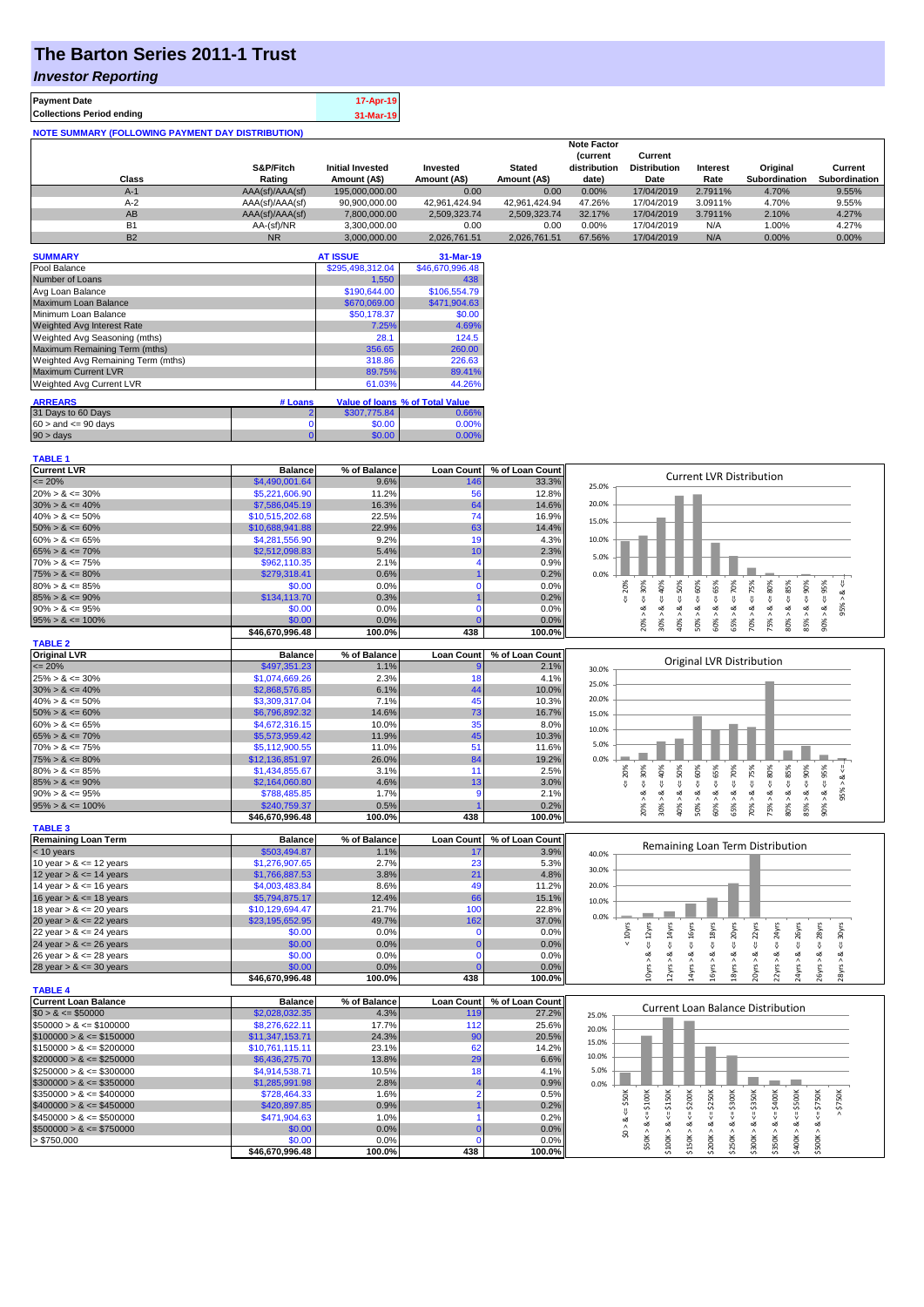# **The Barton Series 2011-1 Trust**

#### *Investor Reporting*

| <b>Payment Date</b><br><b>Collections Period ending</b><br><b>TABLE 5</b> |                                   | 17-Apr-19<br>31-Mar-19  |                          |                          |                                                                                                                                                                                          |
|---------------------------------------------------------------------------|-----------------------------------|-------------------------|--------------------------|--------------------------|------------------------------------------------------------------------------------------------------------------------------------------------------------------------------------------|
| <b>Loan Seasoning</b>                                                     | <b>Balance</b>                    | % of Balance            | <b>Loan Count</b>        | % of Loan Count          |                                                                                                                                                                                          |
| $= 6$ mths                                                                | \$0.00                            | 0.0%                    |                          | 0.0%                     | Loan Seasoning Distribution<br>40.0%                                                                                                                                                     |
| $> 8 \le 12$ mth                                                          | \$0.00                            | 0.0%                    | $\Omega$                 | 0.0%                     | 35.0%<br>30.0%                                                                                                                                                                           |
| $12 > 8 \le 18$ mths<br>$18 > 8 \le 24$ mths                              | \$0.00<br>\$0.00                  | 0.0%<br>0.0%            | O<br>$\Omega$            | 0.0%<br>0.0%             | 25.0%                                                                                                                                                                                    |
| $2 > 8 \le 3$ years                                                       | \$0.00                            | 0.0%                    |                          | 0.0%                     | 20.0%                                                                                                                                                                                    |
| $3 > 8 \le 4$ years                                                       | \$0.00                            | 0.0%                    | $\Omega$                 | 0.0%                     | 15.0%                                                                                                                                                                                    |
| $4 > 8 \le 5$ years                                                       | \$0.00                            | 0.0%                    |                          | 0.0%                     | 10.0%<br>5.0%                                                                                                                                                                            |
| $5 > 8 \le 6$ years                                                       | \$0.00                            | 0.0%                    | $\Omega$                 | 0.0%                     | 0.0%                                                                                                                                                                                     |
| $6 > 8 \le 7$ years                                                       | \$0.00                            | 0.0%                    | C                        | 0.0%                     | 10 years<br>24 mths<br>$x = 6$ years                                                                                                                                                     |
| $7 > 8 \le 8$ years<br>$8 > 8 \le 9$ years                                | \$0.00<br>\$11,613,651.93         | 0.0%<br>24.9%           | $\Omega$<br>87           | 0.0%<br>19.9%            | $x = 6$ mths<br>$\leq 12$ mth<br>$\leq$ = 4 years<br>$\leq$ 8 years                                                                                                                      |
| $9 > 8 \le 10$ years                                                      | \$15,651,037.97                   | 33.5%                   | 119                      | 27.2%                    | $\overline{\mathsf{v}}$<br>V<br>ಹ                                                                                                                                                        |
| > 10 years                                                                | \$19,406,306.58                   | 41.6%                   | 232                      | 53.0%                    | $8 > 8 < = 9$ years<br>$12 > 8$ <= 18 mths<br>$2 > 8 < z = 3$ years<br>$4 > 8 < z = 5$ years<br>$6 > 8 < = 7$ years<br>∘&<br>5 > 8<br>7 > 8<br>18 > 8.<br>œ<br>$\hat{\mathfrak{s}}$<br>â |
|                                                                           | \$46,670,996.48                   | 100.0%                  | 438                      | 100.0%                   |                                                                                                                                                                                          |
| <b>TABLE 6</b>                                                            |                                   |                         |                          |                          |                                                                                                                                                                                          |
| Postcode Concentration (top 10 by value)<br>5700                          | <b>Balance</b><br>\$1,581,124.35  | % of Balance<br>3.4%    | <b>Loan Count</b>        | % of Loan Count<br>4.1%  | Geographic Distribution                                                                                                                                                                  |
| 2614                                                                      | \$1,087,655.43                    | 2.3%                    |                          | 1.6%                     | 0.7%<br>17.1%                                                                                                                                                                            |
| 2617                                                                      | \$1,045,913.23                    | 2.2%                    |                          | 1.4%                     |                                                                                                                                                                                          |
| 5108                                                                      | \$965,800.29                      | 2.1%                    | 8                        | 1.8%                     |                                                                                                                                                                                          |
| 2602                                                                      | \$960,559.94                      | 2.1%                    |                          | 1.6%                     | 6.7%                                                                                                                                                                                     |
| 5159                                                                      | \$956,515.55                      | 2.0%                    |                          | 1.6%                     | 51.8%                                                                                                                                                                                    |
| 2620<br>2905                                                              | \$946,485.56<br>\$945,910.65      | 2.0%<br>2.0%            |                          | 1.6%<br>1.6%             |                                                                                                                                                                                          |
| 2605                                                                      | \$903,591.55                      | 1.9%                    | 5                        | 1.1%                     |                                                                                                                                                                                          |
| 5162                                                                      | \$863,659.13                      | 1.9%                    |                          | 2.1%                     | 23.7%                                                                                                                                                                                    |
|                                                                           |                                   |                         |                          |                          |                                                                                                                                                                                          |
| <b>TABLE 7</b><br><b>Geographic Distribution</b>                          | <b>Balance</b>                    | % of Balance            | <b>Loan Count</b>        | % of Loan Count          | SA ACT NSW WA Other                                                                                                                                                                      |
| <b>Australian Capital Territory</b>                                       | \$11,040,625.56                   | 23.7%                   | 83                       | 18.9%                    |                                                                                                                                                                                          |
| New South Wales                                                           | \$3,123,222.79                    | 6.7%                    | 22                       | 5.0%                     |                                                                                                                                                                                          |
| Northern Territory                                                        | \$0.00                            | 0.0%                    | C                        | 0.0%                     | Metro / Non-Metro / Inner City Distribution<br>0.8%                                                                                                                                      |
| Queensland                                                                | \$0.00                            | 0.0%                    | $\mathbf 0$              | 0.0%                     | 17.1%                                                                                                                                                                                    |
| South Australia<br>Tasmania                                               | \$24,195,349.51<br>\$0.00         | 51.8%<br>0.0%           | 265<br>$\mathbf 0$       | 60.5%<br>0.0%            |                                                                                                                                                                                          |
| Victoria                                                                  | \$322,801.15                      | 0.7%                    | 5                        | 1.1%                     |                                                                                                                                                                                          |
| Western Australia                                                         | \$7,988,997.47                    | 17.1%                   | 63                       | 14.4%                    |                                                                                                                                                                                          |
|                                                                           | \$46,670,996.48                   | 100.0%                  | 438                      | 100.0%                   |                                                                                                                                                                                          |
| <b>TABLE 8</b>                                                            |                                   |                         |                          |                          |                                                                                                                                                                                          |
| Metro/Non-Metro/Inner-City                                                | <b>Balance</b>                    | % of Balance            | <b>Loan Count</b>        | % of Loan Count          | 82.1%                                                                                                                                                                                    |
| Metro                                                                     | \$38,296,006.91                   | 82.1%                   | 357                      | 81.5%                    |                                                                                                                                                                                          |
| Non-metro<br>Inner city                                                   | \$7,989,402.83<br>\$385,586.74    | 17.1%<br>0.8%           | 78                       | 17.8%<br>0.7%            |                                                                                                                                                                                          |
|                                                                           | \$46,670,996.48                   | 100.0%                  | 438                      | 100.0%                   | Metro<br>Non-metro<br>Inner city                                                                                                                                                         |
| <b>TABLE 9</b>                                                            |                                   |                         |                          |                          |                                                                                                                                                                                          |
| <b>Property Type</b>                                                      | <b>Balance</b>                    | % of Balance            | <b>Loan Count</b>        | % of Loan Count          |                                                                                                                                                                                          |
| <b>Residential House</b>                                                  | \$42,828,619.96                   | 91.8%                   | 400                      | 91.3%                    | Occupancy Type Distribution                                                                                                                                                              |
| <b>Residential Unit</b><br>Rural                                          | \$3,695,030.55<br>\$0.00          | 7.9%<br>0.0%            | 37<br>$\mathbf 0$        | 8.4%<br>0.0%             | 5.1%                                                                                                                                                                                     |
| Semi-Rural                                                                | \$0.00                            | 0.0%                    | $\mathbf 0$              | 0.0%                     |                                                                                                                                                                                          |
| <b>High Density</b>                                                       | \$147,345.97                      | 0.3%                    |                          | 0.2%                     |                                                                                                                                                                                          |
|                                                                           | \$46,670,996.48                   | 100.0%                  | 438                      | 100.0%                   |                                                                                                                                                                                          |
| <b>TABLE 10</b>                                                           |                                   |                         |                          |                          |                                                                                                                                                                                          |
| <b>Occupancy Type</b><br>Owner Occupied                                   | <b>Balance</b><br>\$44,306,853.00 | % of Balance<br>94.9%   | Loan Count               | % of Loan Count<br>94.1% |                                                                                                                                                                                          |
| Investment                                                                | \$2,364,143.48                    | 5.1%                    | 412<br>26                | 5.9%                     |                                                                                                                                                                                          |
|                                                                           | \$46,670,996.48                   | 100.0%                  | 438                      | 100.0%                   | 94.9%                                                                                                                                                                                    |
| <b>TABLE 11</b>                                                           |                                   |                         |                          |                          |                                                                                                                                                                                          |
| <b>Employment Type Distribution</b>                                       | <b>Balance</b>                    | % of Balance            | <b>Loan Count</b>        | % of Loan Count          | Owner Occupied<br>Investment                                                                                                                                                             |
| Contractor                                                                | \$444,246.31                      | 1.0%                    |                          | 1.4%                     |                                                                                                                                                                                          |
| Pay-as-you-earn employee (casual)<br>Pay-as-you-earn employee (full time) | \$1,120,739.04<br>\$36,822,497.19 | 2.4%<br>78.9%           | 10<br>329                | 2.3%<br>75.1%            | <b>LMI Provider Distribution</b>                                                                                                                                                         |
| Pay-as-you-earn employee (part time)                                      | \$3,368,217.90                    | 7.2%                    | 41                       | 9.4%                     | 6.2%                                                                                                                                                                                     |
| Self employed                                                             | \$1,987,253.12                    | 4.3%                    | 17                       | 3.9%                     |                                                                                                                                                                                          |
| No data                                                                   | \$2,928,042.92                    | 6.3%                    | 35                       | 8.0%                     |                                                                                                                                                                                          |
|                                                                           | \$46,670,996.48                   | 100.0%                  | 438                      | 100.0%                   |                                                                                                                                                                                          |
| <b>TABLE 12</b><br><b>LMI Provider</b>                                    |                                   |                         |                          |                          |                                                                                                                                                                                          |
| QBE                                                                       | <b>Balance</b><br>\$43,755,277.90 | % of Balance<br>93.8%   | <b>Loan Count</b><br>421 | % of Loan Count<br>96.1% |                                                                                                                                                                                          |
| Genworth                                                                  | \$2,915,718.58                    | 6.2%                    | 17                       | 3.9%                     |                                                                                                                                                                                          |
|                                                                           | \$46.670.996.48                   | 100.0%                  | 438                      | 100.0%                   |                                                                                                                                                                                          |
| <b>TABLE 13</b>                                                           |                                   |                         |                          |                          | 93.8%                                                                                                                                                                                    |
| <b>Arrears</b>                                                            | <b>Balance</b>                    | % of Balance            | <b>Loan Count</b>        | % of Loan Count          | $\Box$ QBE<br>Genworth                                                                                                                                                                   |
| $= 0$ days                                                                | \$45,314,999.25                   | 97.1%                   | 428                      | 97.7%                    |                                                                                                                                                                                          |
| $0 >$ and $\leq 30$ days<br>$30 >$ and $\leq 60$ days                     | \$1,048,221.39<br>\$307,775.84    | 2.2%<br>0.7%            |                          | 1.8%<br>0.5%             | Interest Rate Type Distribution                                                                                                                                                          |
| $60 >$ and $\leq 90$ days                                                 | \$0.00                            | 0.0%                    | 0                        | 0.0%                     | 14.1%                                                                                                                                                                                    |
| $90 > \text{days}$                                                        | \$0.00                            | 0.0%                    |                          | 0.0%                     |                                                                                                                                                                                          |
|                                                                           | \$46,670,996.48                   | 100.0%                  | 438                      | 100.0%                   |                                                                                                                                                                                          |
| <b>TABLE 14</b>                                                           |                                   |                         |                          |                          |                                                                                                                                                                                          |
| <b>Interest Rate Type</b>                                                 | <b>Balance</b>                    | % of Balance            | <b>Loan Count</b>        | % of Loan Count          |                                                                                                                                                                                          |
| Variable<br>Fixed                                                         | \$40,104,130.87<br>\$6,566,865.61 | 85.9%<br>14.1%          | 382<br>56                | 87.2%<br>12.8%           |                                                                                                                                                                                          |
|                                                                           | \$46,670,996.48                   | 100.0%                  | 438                      | 100.0%                   |                                                                                                                                                                                          |
| <b>TABLE 15</b>                                                           |                                   |                         |                          |                          | 85.9%                                                                                                                                                                                    |
| <b>Weighted Ave Interest Rate</b><br><b>Fixed Interest Rate</b>           | <b>Balance</b><br>4.29%           | <b>Loan Count</b><br>56 |                          |                          | Variable Fixed                                                                                                                                                                           |
|                                                                           |                                   |                         |                          |                          |                                                                                                                                                                                          |